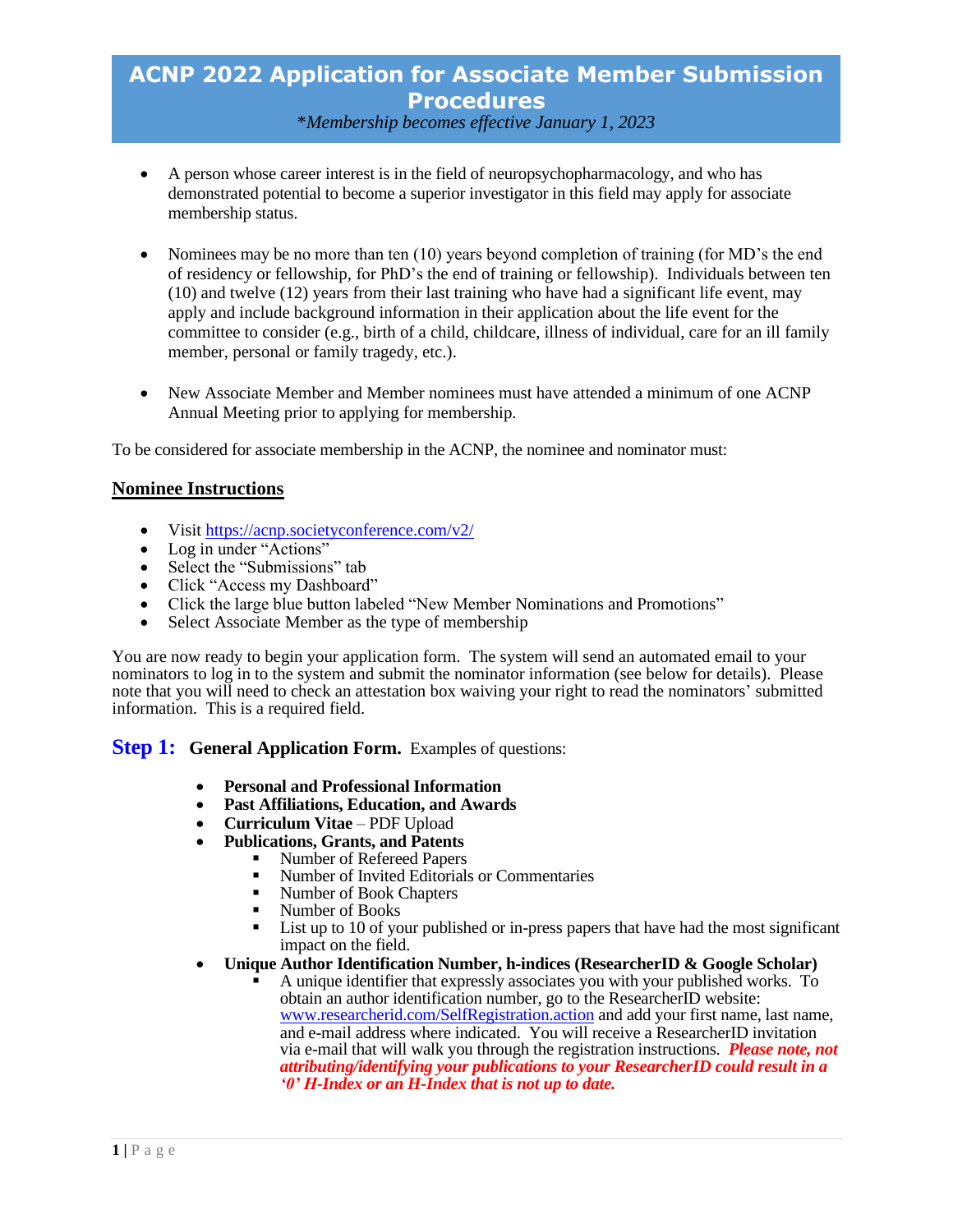# **ACNP 2022 Application for Associate Member Submission Procedures**

\**Membership becomes effective January 1, 2023*

- **ACNP Activities** PDF Upload
	- Please download your "My Activities" page from the conference website [\(https://acnp.societyconference.com/v2/](https://acnp.societyconference.com/v2/)) under the "My Activities" button. Please confirm all information is correct, and then save as a PDF to upload. \*Please note, the reviews information for our journal, *NPP*, will be uploaded into our system in July. Please contact the journal at [journal@acnp.org](mailto:journal@acnp.org) for the most up-to-date information.
- **Mentorship**
- **Role in Industry Projects** (To be completed by industry applicants only. This optional document details your accomplishments specific to your position.) – PDF Upload
- **Role in Extramural Scientific Program Management or Scientific Review** (To be completed by government program officers or directors, scientific review officers, regulatory agency officers, or private foundation grantors only. This optional document details your accomplishments specific to your position.) – PDF Upload
- **Reporting Requirements –** Attestation questions on membership requirements
- **Principles of Scientific Conduct** We ask that you attest to the **[Principles of Scientific](https://pmg.joynadmin.org/documents/1001/5e66476468ed3f4575db0935.pdf)  [Conduct](https://pmg.joynadmin.org/documents/1001/5e66476468ed3f4575db0935.pdf)**

**Step 2: Enter your Nominators' Names. \*It is important to contact nominators in advance to seek their support of your application for membership.** When you have completed your application, click save and continue. You will now be able to add nominators to your application. Search for the nominators and click their names to request them as your nominators. The system will send them an automated invitation to submit information on your behalf. *When all nominators are added and their nomination forms are fully submitted, you will then be able to click "Submit" to finalize your application. You can check on the status of your nominators' submissions by viewing the icon next to their name.* Your application must be submitted in total to be reviewed.

An individual must be nominated by two ACNP members. Each ACNP member may nominate **only one** candidate for Associate Membership each year. *Note: Members may write one additional letter of nomination if the additional nominee is a woman or a minority defined as: African American, Hispanic, Native American, or U.S. Pacific Islander.* **Only one nominator can be from the same institution as the candidate.** Having nominators from different institutions helps the Membership Committee assess the breadth of the candidate's accomplishments and impact. Special note for nominees from government – nominators from different institutes (NIDA and NIMH, for example) would represent separate institutions.Once nominators names have been entered on the nomination site, an automated email will be sent to each nominator to log in to the system and complete their required items. Membership Committee members cannot nominate anyone for associate or full membership.

### **Nominators Instructions**

Once the nominee inputs your name, you will receive an automated email with a link to complete the nomination form online. Please complete the specific sections to give a clear indication of how this specific nominee, if granted membership, would contribute to, and promote the mission of the ACNP. Please do not list information that would be contained in their CV. Instead, please comment specifically on:

- 1. Important findings and their impact on the field
- 2. Innovative conceptualizations or methodological contributions
- 3. Clinical approach or experience, including clinical protocols the nominee has developed
- 4. Personal qualities that would be an asset for the College such as collegiality, collaboration with others, and productive leadership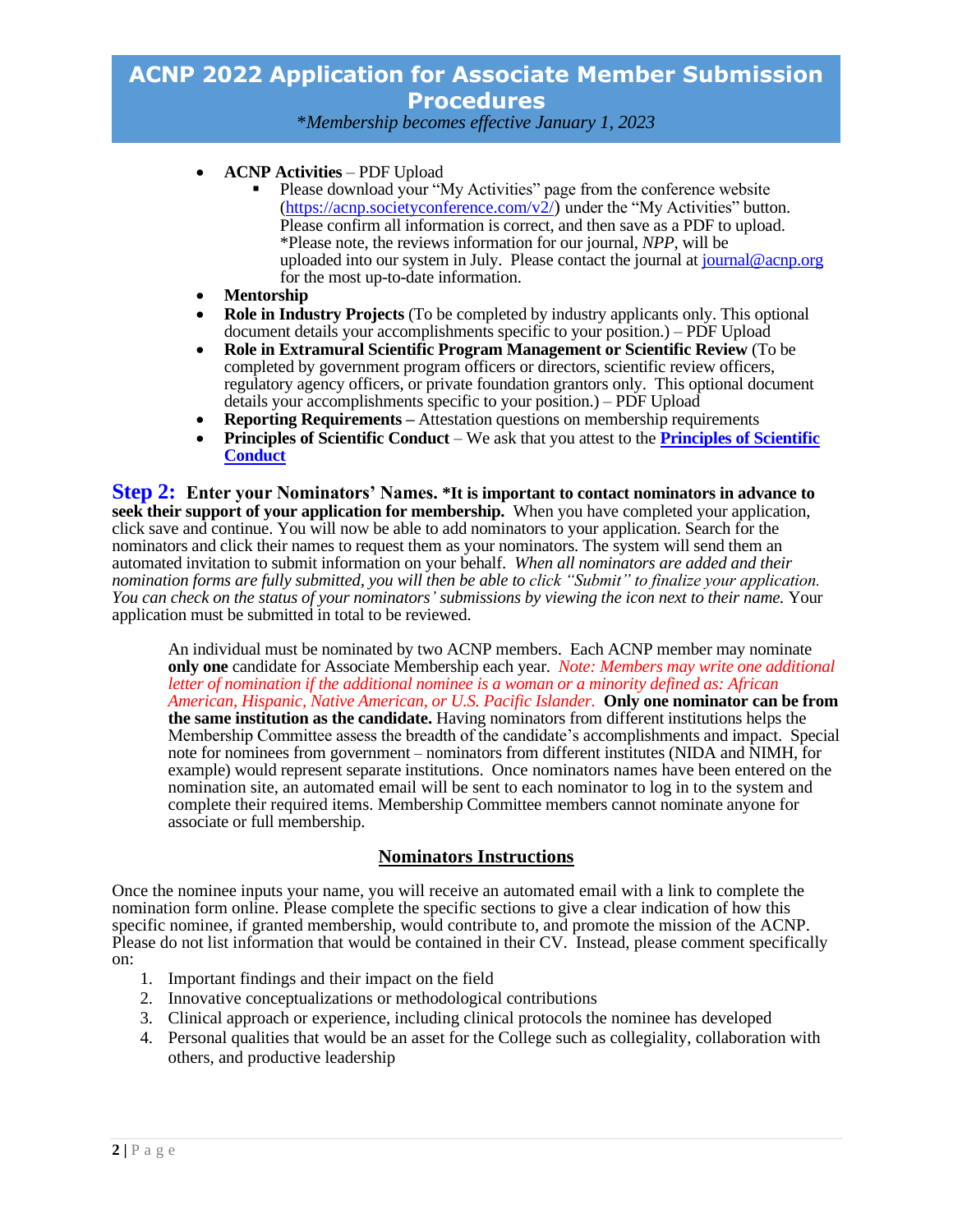# **ACNP 2022 Application for Associate Member Submission Procedures** \**Membership becomes effective January 1, 2023*

### **Industry Applicant Nominators' Instructions**

Nomination forms for Industry applicants should describe major contributions that have helped to advance the field. These include but are not limited to advancing a new molecular entity, moving a compound into clinical testing, contributing to an IND package, late stage development activities, validating animal models, characterizing key tool compounds, leadership in external activities e.g., public-private partnerships, consortia, translational biomarkers, methods development, application of innovative technologies, innovative trial designs, enhancing signal detection in trials, etc. Please also compare the nominee to other ACNP members in industry. It is important for the nominator to convey those qualities and accomplishments that identify the applicant as outstanding.

#### **Government/Regulatory Applicant Nominators' Instructions**

Nomination forms for Government/Regulatory applicants should describe the major contributions of the applicant that have helped to advance research progress in relation to the mission of the College. These include but are not limited to creating and/or administering new and existing research funding opportunities, handling investigational new drug applications (INDs) and having new drugs or devices approved, administering substantial grant portfolios, INDs, or grant reviews, leadership in internal activities (e.g., presenting scientific, policy, or advisory information to institutional directors, presenting specific drugs/devices for approval, extensive supervisory responsibilities, serving on internal committees, being assigned controlled correspondence), leadership in external activities (e.g., representing the institution as a spokesperson, organizing scientific meetings or workshops, serving on external committees or editorial boards, writing policy papers or guidance for the Federal Register), etc. Please also compare the nominee to other ACNP members in extramural government, regulatory agencies, or private funding institutions. It is important for the nominator to convey those qualities and accomplishments that identify the applicant as outstanding.

### **Policy Reminders:**

- New Associate Member and Member nominees must have attended at least one ACNP Annual Meeting prior to applying for membership.
- Incomplete nomination packages will not be reviewed.
- ACNP members may nominate only one candidate per category of membership each year. *\*Note: Members may write one additional letter of nomination if the additional nominee is a woman or a minority defined as: African American, Hispanic, Native American, or U.S. Pacific Islander.*
- No more than one nominator can be from the same institution as the candidate.
- Membership Committee members cannot nominate anyone for associate or full membership.